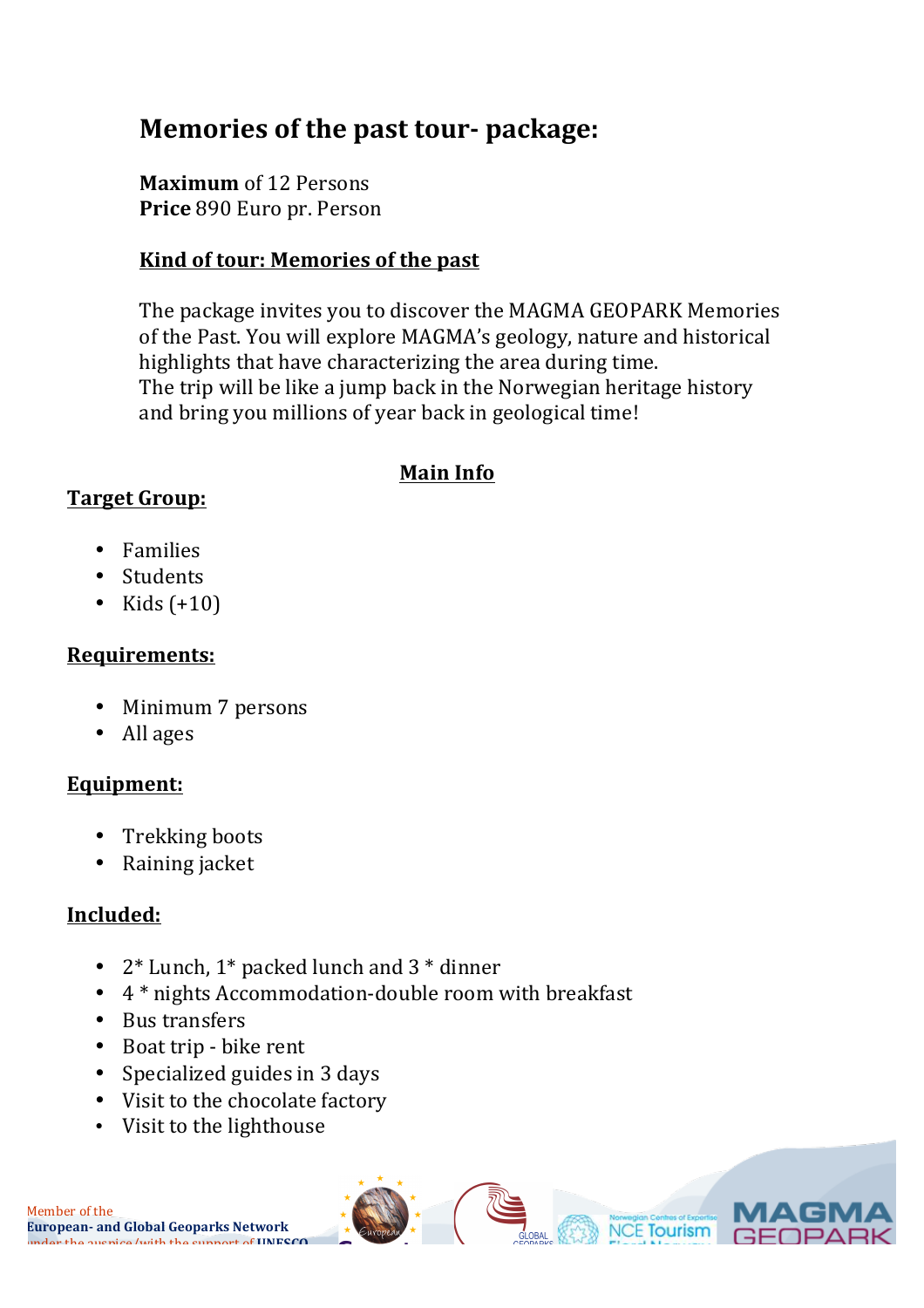# **Time schedule**:

# **Day 1**

| 09:00-09:30     | Bus transfer from Egersund to the famous Jøssingfjord,        |
|-----------------|---------------------------------------------------------------|
|                 | the first fjord in fjord Norway.                              |
| 9:30-11:00      | <b>Guided trip to Helleren and Jøssingfjord Centre. Visit</b> |
|                 |                                                               |
|                 | the "Altmark incident" location, the incident that Hitler     |
|                 | used as an excuse to attack and occupy Norway. Explore        |
|                 | the old power plant station and learn about 100 years of      |
|                 | industry history exiting new industry discovering's and       |
|                 | the Jøssingfjord Centre project. We also visit the Helleren   |
|                 | old Houses (early 1800s): preserved wooden houses,            |
|                 | under one of Norway's larges rock shelter. Learn about        |
|                 | the geology of the fjord.                                     |
| 11:00-15:00     | Guided walking trip to Hellersheia a Magma Geopark            |
|                 | location: magnificent views trip through the anorthosite      |
|                 | landscape with glacier traces from the last Ice Age. It will  |
|                 | be like walking on the moon surface!                          |
| 12:30-13:00     | Packed lunch. On a spectacular viewpoint                      |
| $17:00 - 18:00$ | Bus trip to Sogndalstrand- On the way to Sogndalstrand        |
|                 | we will drive through the special anorthosite landscape.      |
|                 | The same rock that the surface at Moon are maid of. The       |
|                 | village is a cosy old wooden coast village with 300 years     |
|                 | of exiting storytelling.                                      |
| 15:30-17:00     | <b>Rossland God-</b> visit at the site with the famous head-  |
|                 | shaped stone carved in the iron age (copy). This stone        |
|                 | head is the only of its kind in Norway. Archaeological        |
|                 | guided trip in the field exploring the iron age remains.      |
| $19:00 - 21:00$ | Dinner at Sogndalstrand Kulturhotel. The historic             |
|                 | hotel with a historic unique character, serves you local      |
|                 | tasty specialities like salmon or wild sheep.                 |

## **Day 2**

| $09:00 - 12:00$ | <b>Walking trip to the "secret valley" - We visit the hidden</b><br>valley Knubedalen that's only way to visit by land is to<br>walking on narrow steep trails. We follow the coast back |
|-----------------|------------------------------------------------------------------------------------------------------------------------------------------------------------------------------------------|
|                 | on a 6000 years old wave platform.                                                                                                                                                       |
| $12:00 - 13:00$ | Lunch-Hotel Sogndalstrand Kulturhotel.                                                                                                                                                   |

IAG

**GEOPAR** 

**NCE Tourism** 

Member of the **European- and Global Geoparks Network** under the quenice /with the cunnert of **UNESCO** 

GLOBAL<br>CEODARKS